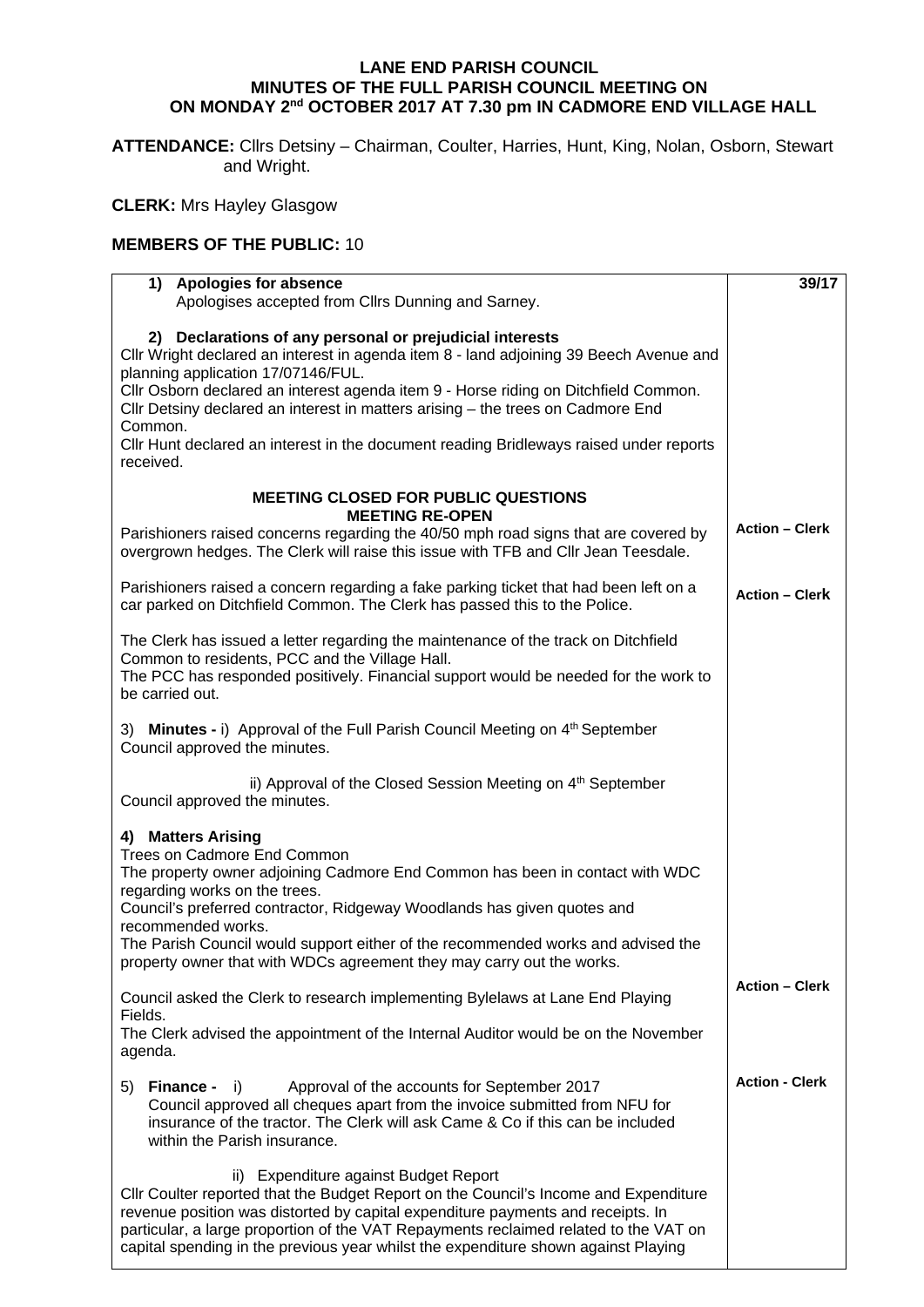| Field Projects was wholly related to further capital spending in the current year. In                                                                                                                                                                                                                                                                                                                                                                                                                                                                                                                                                                                                                                                                                                                                                                                                                                                                                                                                | 40/17                 |
|----------------------------------------------------------------------------------------------------------------------------------------------------------------------------------------------------------------------------------------------------------------------------------------------------------------------------------------------------------------------------------------------------------------------------------------------------------------------------------------------------------------------------------------------------------------------------------------------------------------------------------------------------------------------------------------------------------------------------------------------------------------------------------------------------------------------------------------------------------------------------------------------------------------------------------------------------------------------------------------------------------------------|-----------------------|
| order to determine the underlying income and expenditure revenue position for the<br>current year, it is therefore necessary to make adjustments for the distortions to these<br>two budget lines which are attributable to the capital spending which has taken place.                                                                                                                                                                                                                                                                                                                                                                                                                                                                                                                                                                                                                                                                                                                                              |                       |
| On this basis, Cllr Coulter reported that income to-date is broadly in line with budget<br>expectations, although the continuing absence of any income from the Community<br>Infrastructure Levey may result in a slight shortfall in income at the year end. In terms<br>of expenditure to-date, this again is also broadly in line with budget expectations but<br>the late presentation of invoices totaling £4,500 from the previous financial year may<br>impact on final end of year expenditure as there was no provision for this expenditure<br>in current budget lines.                                                                                                                                                                                                                                                                                                                                                                                                                                    |                       |
| iii) Christmas in the Village Budget<br>Council approved a budget of £650 plus £50 contingency.                                                                                                                                                                                                                                                                                                                                                                                                                                                                                                                                                                                                                                                                                                                                                                                                                                                                                                                      |                       |
| M40 Chilterns Environmental Group - Progress Report & Donation request<br>iv)<br>received.                                                                                                                                                                                                                                                                                                                                                                                                                                                                                                                                                                                                                                                                                                                                                                                                                                                                                                                           |                       |
| Ken Edwards gave an update on the works undertaken by the M40 CEG. Highways<br>England agreed a contract to build 8 barriers extending between Bullocks Farm Lane<br>and Pusey Way.                                                                                                                                                                                                                                                                                                                                                                                                                                                                                                                                                                                                                                                                                                                                                                                                                                  |                       |
| The Parish Council would like to thank Ken and the team for the enormous amount of<br>successful work they have undertaken.                                                                                                                                                                                                                                                                                                                                                                                                                                                                                                                                                                                                                                                                                                                                                                                                                                                                                          | <b>Action - Clerk</b> |
| 6) To agree the renewal of the Insurance Premium<br>Council agreed a 3 year fixed term insurance contract with Came and Co (Hiscox<br>recommended).                                                                                                                                                                                                                                                                                                                                                                                                                                                                                                                                                                                                                                                                                                                                                                                                                                                                  |                       |
| 7) Land adjoining 39 Beech Avenue, Lane End<br>It was reported to the meeting in open session that at the previous meeting on 4 <sup>th</sup><br>September 2017 Council had discussed in Closed Session the matter relating to the<br>erection of close board fencing on the wide grass verge to the south west of 39 Beech<br>Avenue. At the time, and based on correspondence received from Red Kite, it had<br>been thought that all of the land recently enclosed by the property owners of 39 Beech<br>Avenue was in the ownership of Red Kite. However Red Kite have since confirmed that<br>whilst they are the owners of some of this land, some of it is also unregistered.<br>Although some of the land may be unregistered, it will nevertheless be owned by<br>someone who has not as yet registered their ownership of it with the Land Registry.                                                                                                                                                       |                       |
| At the meeting in Closed Session, and taking note of advice received from the<br>Buckinghamshire Association of Local Councils (BALC) and the Society of local<br>Council Clerks (SLCC), the Council had determined that it would write to Red Kite<br>confirming the Council's views and position with regard to this matter. In particular, it<br>was agreed that the letter would state that:<br>The owners of 39 Beech Avenue had acted as private individuals in this<br>matter and the Council had no prior knowledge of their intentions.<br>Any decision by Red Kite to take legal action against the owners of 39 Beech<br>$\bullet$<br>Avenue must not be influenced by the fact that one of the owners is a Parish<br>Councillor.<br>It would be the clear wish of the Parish Council to see all of the land restored<br>$\bullet$<br>to its previous status as green/amenity public space.<br>The Council would not wish to see any Red Kite land sold to the owners of<br>$\bullet$<br>39 Beech Avenue. |                       |
| The Clerk confirmed that a letter incorporating all of these points had been duly sent to<br>Red Kite.                                                                                                                                                                                                                                                                                                                                                                                                                                                                                                                                                                                                                                                                                                                                                                                                                                                                                                               |                       |
| 8) Mole and Picket Charities<br>The Clerk read a letter received on Monday $2^{nd}$ October from the Trustees of the Mole<br>and Picket Charity.<br>The Clerk advised Council that their only power is to appoint Trustees.<br>Council's Solicitors also advised that at the Annual Meeting of the Parish Council, the<br>Parish Council, as the body charged with the appointment of Trustees, can propose<br>that the existing trustees not be reappointed and that the new persons shall be<br>appointed Trustees.<br>It was reported that the existing trustees have now registered the newly appointed<br>trustees with the Charity Commission. The new trustees have received minimal<br>cooperation from existing trustees. It is hoped that all the trustees can work together.                                                                                                                                                                                                                              |                       |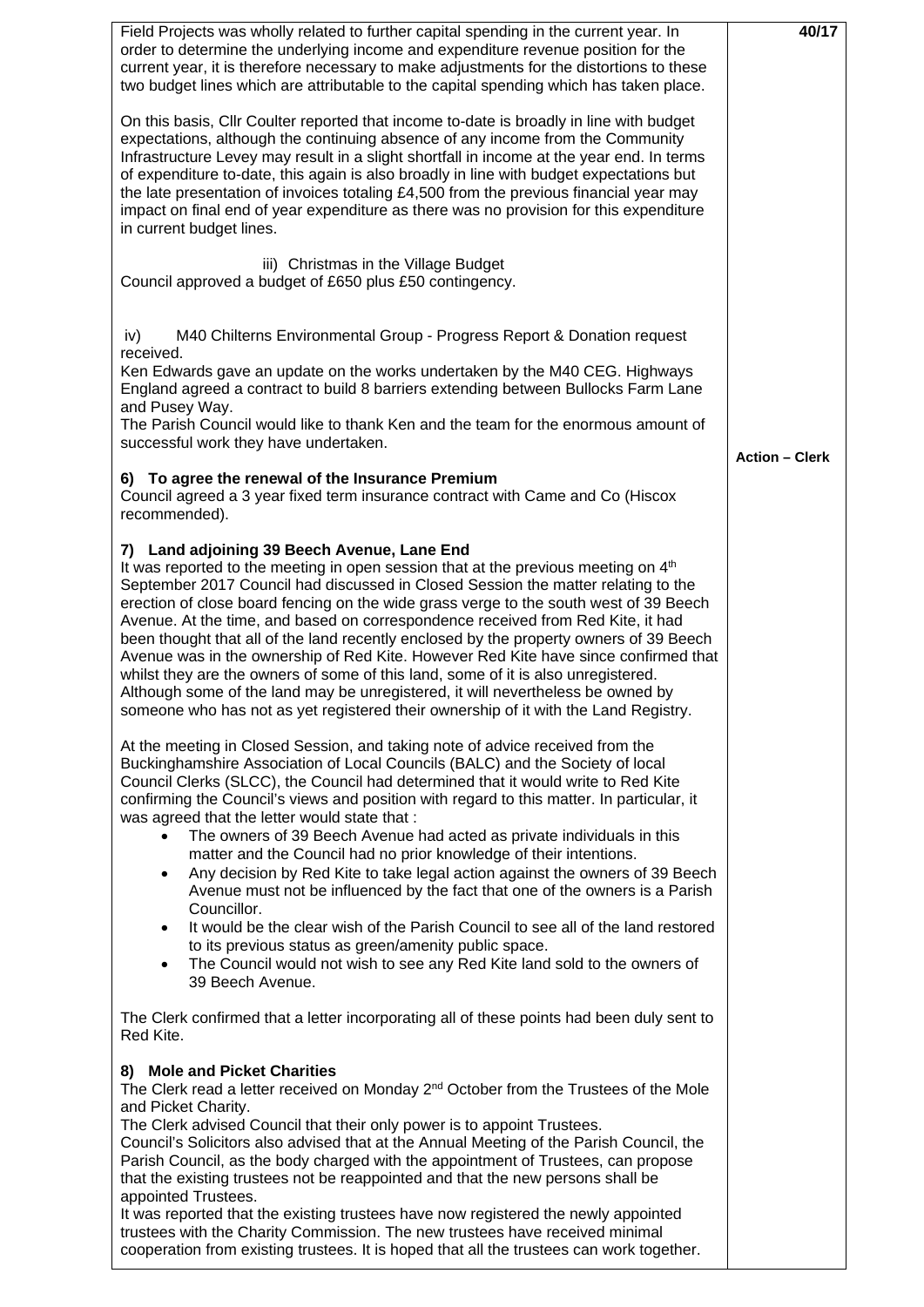| 9) Horse riding on Ditchfield Common<br>A number of horse riders have ridden over Ditchfield Common. There is no bridleway<br>and it is deemed unsafe to do so. The Clerk will look into byelaws regarding this.                                                                                                                                                                                                                                                                                                                                                                                                                                                                                                                                                                                                                                                                                                                                                                                                                                                                                                                                                                                   | 41/17                                                                                                                                                                                                                                                                                                                                                                                                                         |  |
|----------------------------------------------------------------------------------------------------------------------------------------------------------------------------------------------------------------------------------------------------------------------------------------------------------------------------------------------------------------------------------------------------------------------------------------------------------------------------------------------------------------------------------------------------------------------------------------------------------------------------------------------------------------------------------------------------------------------------------------------------------------------------------------------------------------------------------------------------------------------------------------------------------------------------------------------------------------------------------------------------------------------------------------------------------------------------------------------------------------------------------------------------------------------------------------------------|-------------------------------------------------------------------------------------------------------------------------------------------------------------------------------------------------------------------------------------------------------------------------------------------------------------------------------------------------------------------------------------------------------------------------------|--|
| Report on the dangerous gates, tracks and bridleways.<br>The Clerk received a report regarding different areas of land within The Parish, none of<br>which is owned by the Parish Council.                                                                                                                                                                                                                                                                                                                                                                                                                                                                                                                                                                                                                                                                                                                                                                                                                                                                                                                                                                                                         |                                                                                                                                                                                                                                                                                                                                                                                                                               |  |
| As Council do not own the land unfortunately they do not have the power to implement<br>anything on the named areas. The Clerk will advise the author of the report to contact<br>the individual land owners.                                                                                                                                                                                                                                                                                                                                                                                                                                                                                                                                                                                                                                                                                                                                                                                                                                                                                                                                                                                      | <b>Action - Clerk</b>                                                                                                                                                                                                                                                                                                                                                                                                         |  |
| 10) Lane End Playing Fields<br>The Clubhouse opened on 19 <sup>th</sup> September and has had a steady pace of business.<br>The current opening hours are Tuesday, Thursday, Saturday and Sunday evenings. It<br>will also open based around football games.<br>It was reported at the recent meeting of the Association that Stewart George, Graeme<br>Coulter, Colin Harries, Anita Hanson and Mark Lockwood were appointed onto The<br>Committee.<br>The Clerk was advised of on-going issues with the goal posts and grass cutting. She<br>will liaise with Buckland Landscapes regarding this.<br>It was reported that 7 teams are now using the MUGA.<br>Recently a skip was ordered and filled with rubbish from the shed/porta cabin.<br>It has become apparent that to increase footfall the Association would need to employ<br>staff to help with running the bar and also to market/carry out administration.<br>CIIr Coulter will look at the Parish Council's funds to see if there would be any available<br>to assist with employment of staff.<br>Council gave agreement in principle for the Association to start looking at job roles and<br>advertisement for the position(s). |                                                                                                                                                                                                                                                                                                                                                                                                                               |  |
| 11) Clerk's report                                                                                                                                                                                                                                                                                                                                                                                                                                                                                                                                                                                                                                                                                                                                                                                                                                                                                                                                                                                                                                                                                                                                                                                 |                                                                                                                                                                                                                                                                                                                                                                                                                               |  |
| i.                                                                                                                                                                                                                                                                                                                                                                                                                                                                                                                                                                                                                                                                                                                                                                                                                                                                                                                                                                                                                                                                                                                                                                                                 | Planning application comments submitted.                                                                                                                                                                                                                                                                                                                                                                                      |  |
| ii.                                                                                                                                                                                                                                                                                                                                                                                                                                                                                                                                                                                                                                                                                                                                                                                                                                                                                                                                                                                                                                                                                                                                                                                                | AED inspections carried out and on-line forms submitted.                                                                                                                                                                                                                                                                                                                                                                      |  |
| iii.                                                                                                                                                                                                                                                                                                                                                                                                                                                                                                                                                                                                                                                                                                                                                                                                                                                                                                                                                                                                                                                                                                                                                                                               | SSE reported that they had been out at Lane End doing a clean and<br>change and found the bracket on P1, Church Path, Lane End, has the<br>bracket broken and only holding on by one bolt. They quoted £232.10 plus<br>VAT to repair this. As this was dangerous I asked SSE to carry out the<br>work asap.                                                                                                                   |  |
| iv.                                                                                                                                                                                                                                                                                                                                                                                                                                                                                                                                                                                                                                                                                                                                                                                                                                                                                                                                                                                                                                                                                                                                                                                                | The dog waste bin on Wheeler End Common is broken. The Clerk will get<br>a quotation for this to be repaired.                                                                                                                                                                                                                                                                                                                 |  |
| ٧.                                                                                                                                                                                                                                                                                                                                                                                                                                                                                                                                                                                                                                                                                                                                                                                                                                                                                                                                                                                                                                                                                                                                                                                                 | Christmas in the Village will be on Friday 8th December 2017 in Lane End<br>Village Hall.                                                                                                                                                                                                                                                                                                                                     |  |
| vi.                                                                                                                                                                                                                                                                                                                                                                                                                                                                                                                                                                                                                                                                                                                                                                                                                                                                                                                                                                                                                                                                                                                                                                                                | On Thursday 21 <sup>st</sup> September it was reported that travelers are on the ex-<br>Peacock Pub site. The crime reference number is URN 987. The landlord<br>of the site has been contacted and visited the site to inform the travellers<br>they do not have permission to be there. It is the landlords' responsibility to<br>undertake the eviction process. I have been advised they intend on staying<br>for 2 days. |  |
| vii.                                                                                                                                                                                                                                                                                                                                                                                                                                                                                                                                                                                                                                                                                                                                                                                                                                                                                                                                                                                                                                                                                                                                                                                               | Meeting dates for 2018 have been issued.                                                                                                                                                                                                                                                                                                                                                                                      |  |
| viii.                                                                                                                                                                                                                                                                                                                                                                                                                                                                                                                                                                                                                                                                                                                                                                                                                                                                                                                                                                                                                                                                                                                                                                                              | The Clerk booked a skip for clearance at The Playing Fields from Friday<br>22 <sup>nd</sup> September for 1 week.                                                                                                                                                                                                                                                                                                             |  |
| ix.                                                                                                                                                                                                                                                                                                                                                                                                                                                                                                                                                                                                                                                                                                                                                                                                                                                                                                                                                                                                                                                                                                                                                                                                | There is still an on-going issue with moles at The Playing Fields. Pest UK<br>laid some more traps on Thursday 21 <sup>st</sup> September for 1 week. These were<br>marked with small red flags.                                                                                                                                                                                                                              |  |
| Х.                                                                                                                                                                                                                                                                                                                                                                                                                                                                                                                                                                                                                                                                                                                                                                                                                                                                                                                                                                                                                                                                                                                                                                                                 | The new football goals have been installed at the playing fields.                                                                                                                                                                                                                                                                                                                                                             |  |
| xi.                                                                                                                                                                                                                                                                                                                                                                                                                                                                                                                                                                                                                                                                                                                                                                                                                                                                                                                                                                                                                                                                                                                                                                                                | The Clerk has contacted Council's Solicitors with regards to drawing up a<br>formal licence agreement for land adjoining Forge Cottage.                                                                                                                                                                                                                                                                                       |  |
| xii.                                                                                                                                                                                                                                                                                                                                                                                                                                                                                                                                                                                                                                                                                                                                                                                                                                                                                                                                                                                                                                                                                                                                                                                               | The Clerk contacted the owners of Skilmoor House and relayed Council's<br>decision relating to the trees on Cadmore End Common.                                                                                                                                                                                                                                                                                               |  |
| xiii.                                                                                                                                                                                                                                                                                                                                                                                                                                                                                                                                                                                                                                                                                                                                                                                                                                                                                                                                                                                                                                                                                                                                                                                              | Ridgeway Woodlands advised they would be clearing the large oak tree<br>from Moorend Common on Monday 2th September.                                                                                                                                                                                                                                                                                                          |  |